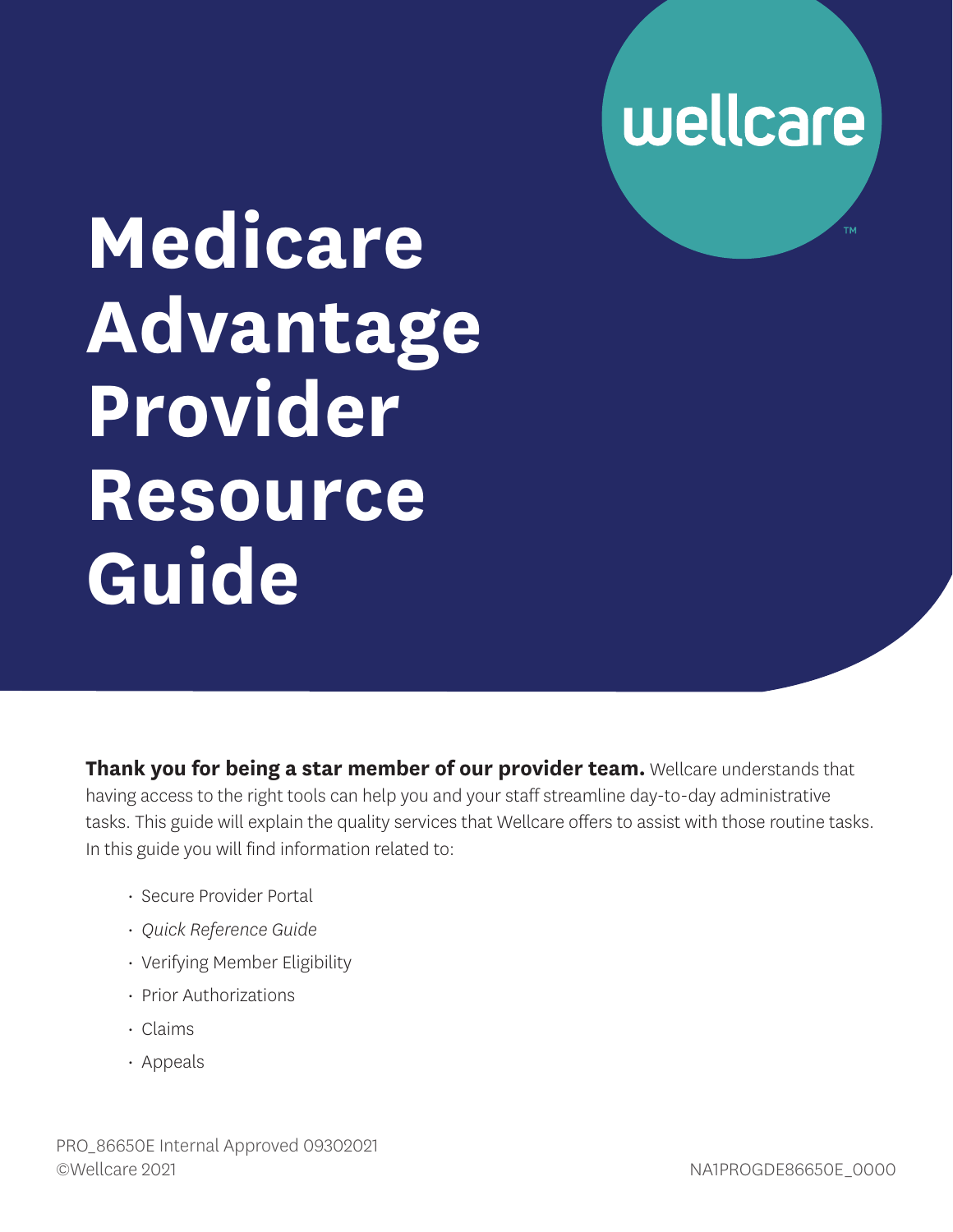### **Provider Web Portal**

The Provider Web Portal offers providers the convenience of exchanging healthcare service information directly with Wellcare. The Provider Web Portal, which is offered at no cost, features many useful tools:

- $\checkmark$  View member eligibility status, co-payments and benefit information
- $\blacktriangleright$  Request authorizations and check status
- Submit claims, look up status, submit appeals, disputes and corrected claims
- $\blacktriangledown$  The ability to use PaySpan Health's Electronic Funds Transfer (EFT)/Electronic Remittance Advice (ERA)
- $\checkmark$  View member care gaps, care plans, visit history, appointment agenda, and more
- $\checkmark$  Take training and complete attestations online
- ◆ Your own inbox for receiving messages from Wellcare
- ◆ Provider Web Portal news and alerts

#### **Quick Reference Guide (QRG)**

The *Quick Reference Guide* is a document that lists important mailing addresses, phone and fax numbers, and authorization requirements. You can access the QRG on our website at **<www.wellcare.com>**. Select your state from the drop down menu and click on "Overview" under "Medicare" in the "Providers" drop-down menu.

#### **Create a New Account**

Users can create an account by visiting our provider website:

#### **<https://provider.wellcare.com/Provider/Accounts/Registration>**.

- You will create a brief profile, and select your username and security questions.
- ◆ You will need to accept the Terms and Conditions.
- After completing these steps, you will receive an email asking you to confirm your registration.
- After clicking the confirmation link, you will go to a secure password screen, where you will set your password. Please be sure to keep your username and password for future reference.
- You will then need one of the following to request access to tools and information in the portal:
	- Wellcare Contract Name and ZIP Code OR
	- If a Sub-Group for your medical group or facility exists, your Wellcare-issued Provider ID number (located in your welcome packet or on your Explanation of Payment)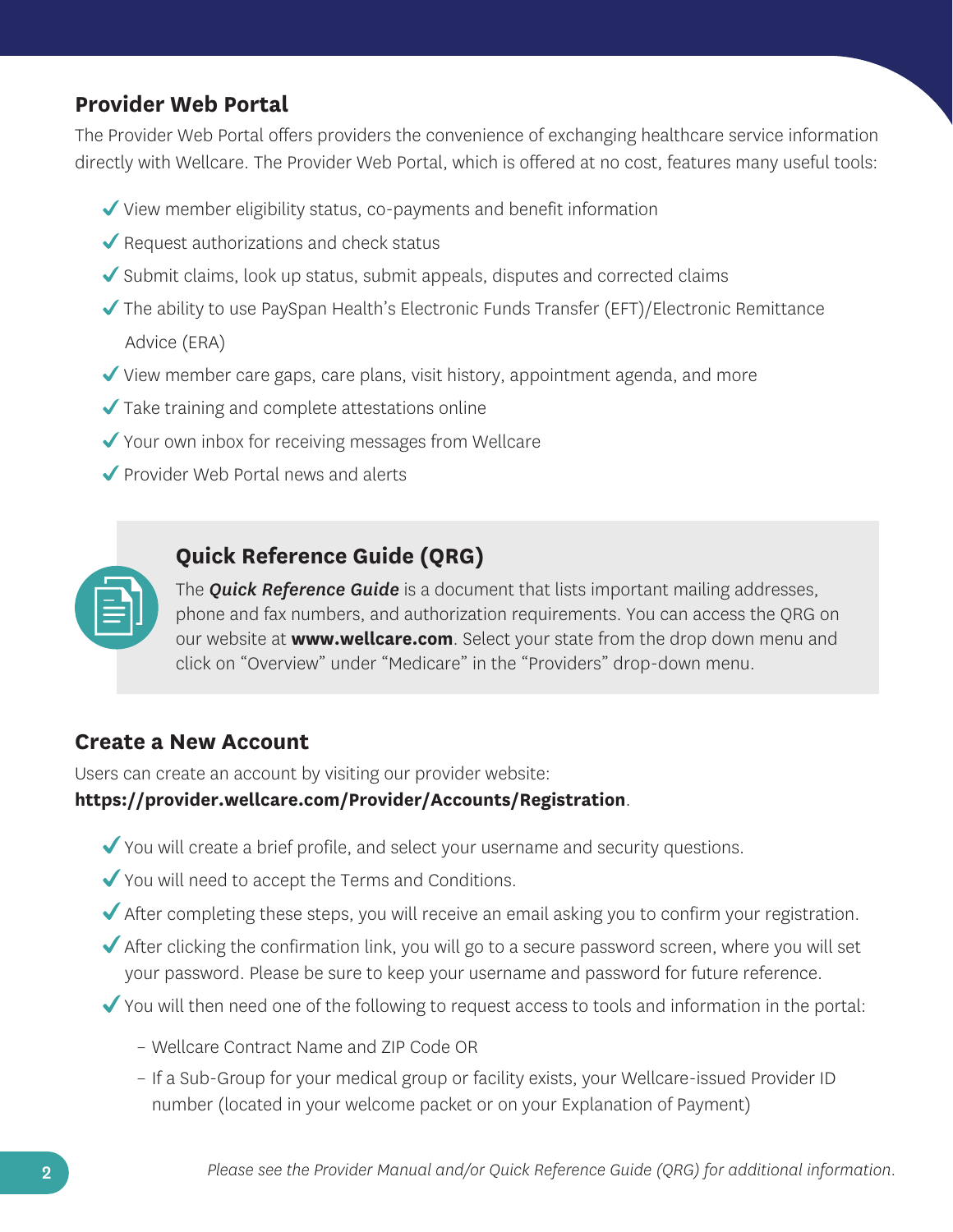Your access: Your request will be sent to your contract or sub-group administrator, who will review the request and grant or deny access. Once action is taken on your request, you will receive an email and can then login and access tools and information in the portal.

# **Verifying Member Eligibility**

You can search, view, save and print member-specific Wellcare eligibility and enrollment information using the Provider Portal. Access the secure portal from **<www.wellcare.com>**by selecting your state from the drop-down menu and clicking on "Secure Login" in the "Providers" drop-down menu.

- **1** Log in at **<https://provider.wellcare.com>**
- **2** Click the *My Patients* area.
- **3** Enter the Member ID number.
- **4** Click the *Search* button.

If you don't have the Member ID on hand, you can search by member name and date of birth. In addition to validating member eligibility on our Provider Portal, you may also validate eligibility and claim status through one of our real-time vendors. Please refer to the Real-Time Services section of this guide for more information.

# **Prior Authorizations**

| the control of the control of the                                               |  |
|---------------------------------------------------------------------------------|--|
| the contract of the contract of the                                             |  |
| the control of the control of the                                               |  |
| the contract of the contract of the contract of the contract of the contract of |  |

### **Requesting an Authorization**

Providers must obtain prior authorizations for certain services and procedures. You can request authorizations via the secure online Provider Portal, by fax or by telephone. For details regarding services that require authorization requests and how to submit authorizations, please refer to the QRG.

The following information is generally requested for all authorizations:

- Member name
- Member ID number
- ◆ Provider ID and National Provider Identifier (NPI) number or name of the treating physician
- $\blacktriangledown$  Facility ID and NPI number or name where services will be rendered (when appropriate)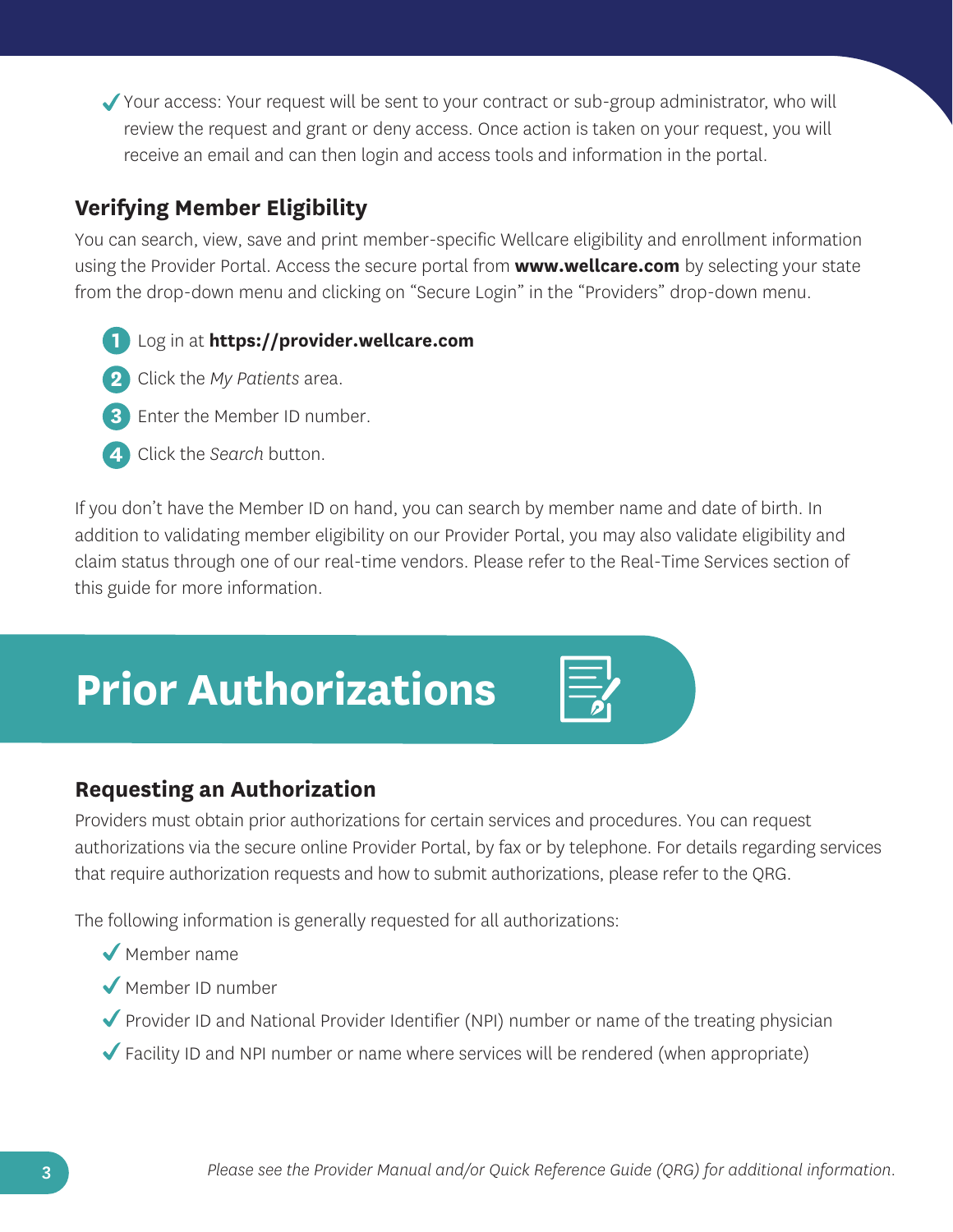- $\blacktriangledown$  Provider and/or facility fax number
- $\blacktriangleright$  Date(s) of service
- Diagnosis and diagnostic codes
- CPT codes
- $\blacktriangleright$  Any relevant clinical information to support medical necessity of request

# **Via Provider Portal**

Registered providers may log in, click the *Care Management* link, then select *Create New Authorization*.

For authorizations, please supply your phone and fax numbers. You can attach up to 10 clinical files.

# **Via Fax**

Complete the appropriate Wellcare notification or authorization form for the type of care needed. You can find the forms online at **<www.wellcare.com>**. Select your state from the drop-down menu and click on "Forms" under "Medicare" in the "Providers" drop-down menu. Fax the completed form and any supporting documentation to the fax number listed on the QRG.

# **Via Telephone**

#### *Emergent or Urgent Authorizations Only*

Authorization requests that are emergent or urgent should be submitted via telephone. Emergent or urgent requests should only be submitted when the standard time frame could seriously jeopardize the member's life or health. Requests for expedited authorization will receive a determination within three business days. Contact Provider Services at the phone number listed on the QRG to request an expedited authorization.

# **Checking Authorization Status Online**

Wellcare encourages you to check the status of your authorization requests online via our secure Provider Portal at **<https://provider.wellcare.com>**. You may also access the secure portal from **<www.wellcare.com>** by selecting your state from the drop-down menu and clicking on "Secure Login" in the "Providers" drop-down menu.

Simply log in and click the *Care Management* link. You can then search by Authorization Number, Member ID, Member Name and Date of Birth or Provider ID.

Select one of the service date ranges or enter a custom date range of up to one year.

Click the *Search* button. Results appear at the bottom of the page.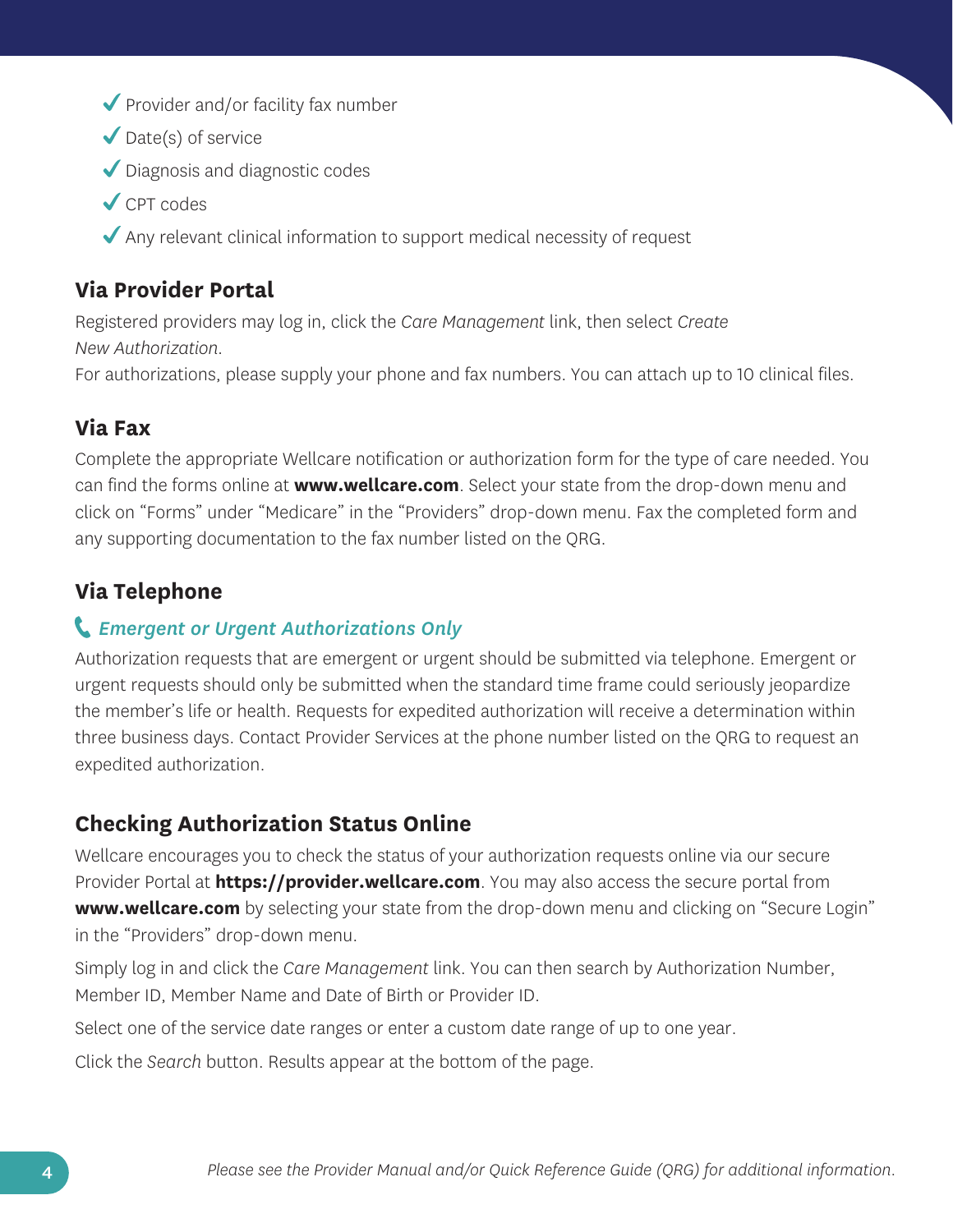**Please note:** Authorization/Certification determinations are made based on medical necessity and appropriateness, and reflect the application of Wellcare's review criteria guidelines. Once you complete each authorization request via the Provider Portal, you can download or print a summary report for your records.



Authorizations are valid for the time noted on each authorization response. Wellcare may grant multiple visits under one authorization when a plan of care shows medical necessity for this request. Failure to obtain the necessary prior authorization from Wellcare could result in a denied claim. Authorization does not guarantee payment. All services or procedures are subject to benefit coverage, limitations and exclusions as described in applicable plan coverage guidelines.

# **Claims**



# **Electronic Funds Transfer (EFT) and Electronic Remittance Advice (ERA**)

Wellcare has partnered with PaySpan Health, a company with more than 25 years of experience in developing payment solutions, to provide EFT/ERA solutions.

# *Register for Electronic Funds Transfer at PaySpan Health*

### **Create a New Account**

Wellcare has instituted additional security measures to ensure your EFT is secure. New users must first contact PaySpan Health to request a registration code. Call **1-877-331-7154** or email **[providersupport@payspanhealth.com](mailto:providersupport@payspanhealth.com)**. PaySpan Health will email instructions on how to register online.

# *Enter Your Registration Code*

Once you receive your code, you can register at **<www.payspanhealth.com>** by selecting the *Register Now* button. Follow all the prompts and complete the required registration questions. You will need:

- **1** Your Vendor/Provider Identification Number (PIN) and TIN
- **2** A valid email address
- **3** An account name (to identify the receiving account). Note: Providers typically use the account name to specify the payee designation. Each payee will have a separate registration code and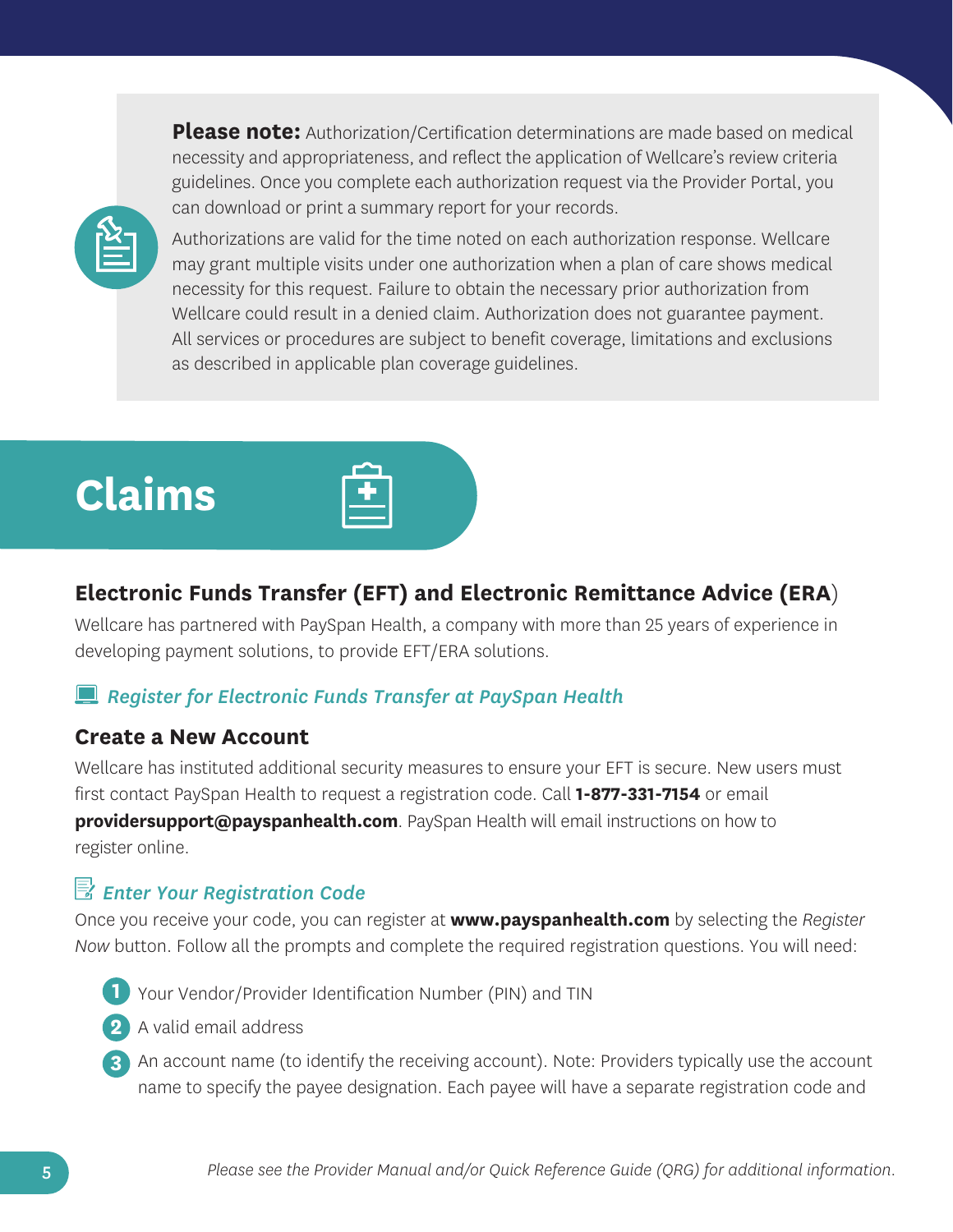can therefore have a separate receiving account established. The same routing and account number can be used for multiple receiving accounts.



**4** Bank routing number

**5** Bank account number

Your email address will become your username when logging in to PaySpan Health. After completing your registration, you will receive an email from PaySpan Health. In a few days, you will need to verify that PaySpan Health has made a small deposit to your bank account. This deposit amount will confirm that your electronic payments are properly set up. You do not need to return the deposit to aySpan Health.

# **Filing a Claim**

All claims must have complete and compliant data including:

Gurrent CPT and ICD-10 (or its successor) codes  $\sqrt{T}$ IN

- $\sqrt{NPI}$  number(s)
- $\blacktriangledown$  Provider and/or practice name(s) matching the W-9 initially submitted to Wellcare

# **General Definitions:**

- Paid claims claims that have at least one line item designated as payable
- Pending claims claims that require additional review and/or claims that are held due to a member's failure to pay his/her premium (these claims remain in a pending status until the member pays his/her premium)
- Denied claims services indicated on the submitted claims are not covered, did not receive authorization and/or the member is not eligible
- Rejected claims claims that have missing or invalid information, such as invalid code sets or required data elements, which will not pass Wellcare's "front-end" edit process. You will need to correct the data and resubmit a new claim.

# **Electronic Claims**

Wellcare accepts electronic claims submission through Electronic Data Interchange (EDI) as its preferred method of claims submission. All files submitted to Wellcare must be in the ANSI ASC X12N format, version 5010A1 or its successor. This is less costly than billing with paper and, in most instances, allows for quicker claims processing. For more information on EDI implementation with Wellcare, refer to the Claims/Encounter Companion Guides located at **<www.wellcare.com>**. Select your state from the drop-down menu and click on "Forms" under "Medicare" in the "Providers" drop down menu.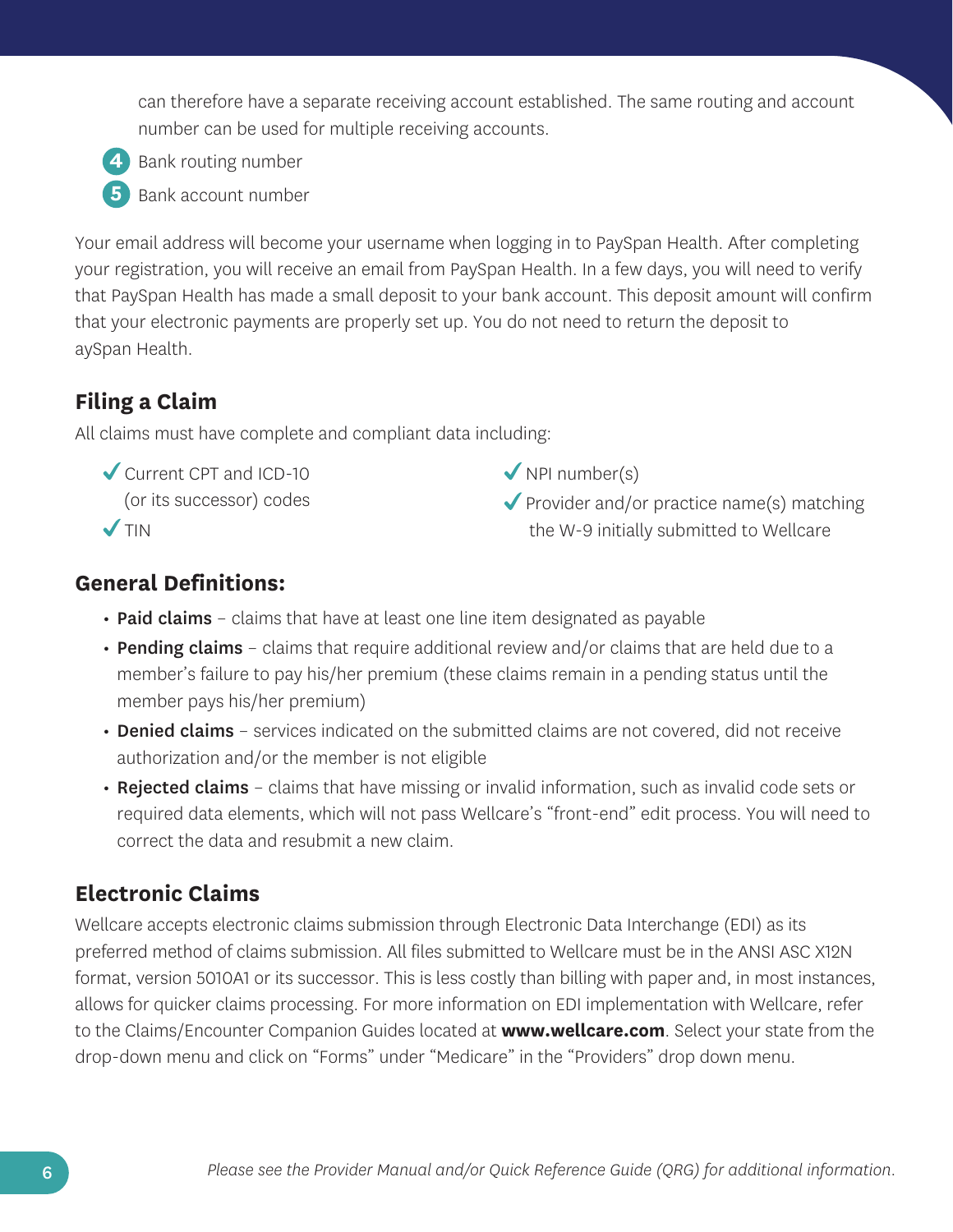#### **HIPAA Electronic Transactions and Code Sets**

Please follow the HIPAA transaction and code set requirements as found in the National Electronic Data Interchange Transaction Set Implementation Guides that are available at **<www.wpc-edi.com>**.

#### **Fee-For-Service Clearinghouse Submitters**

All Fee-for-Service (FFS) providers and vendors must send claims through a clearinghouse. Wellcare has partnered with Change Healthcare (formerly known as RelayHealth), a division of McKesson, as our preferred EDI clearinghouse. Wellcare only accepts electronic claims through Change Healthcare.



Call Change Healthcare for submitter/client connectivity services at **1-877-411-7271**. All clearinghouses, practice management vendors or billing services may call Change Healthcare, formerly known as RelayHealth, at **1-800-527-8133** for connectivity services.

 If your clearinghouse or billing system is not connected to Change Healthcare (formerly known as RelayHealth) and requires five-digit Payer IDs, please use the following codes according to the file type (FFS or Encounters).

| <b>WELLCARE PAYER IDS</b>            |                                 |  |
|--------------------------------------|---------------------------------|--|
| 14163 Fee-For-Service - Professional | 59354 Encounters - Professional |  |
| or Institutional                     | or Institutional                |  |

 If your clearinghouse or billing system is connected to Change Healthcare and uses their four-digit CPID, please use the following codes according to the file type (FFS or Encounters).

| <b>CHANGE HEALTHCARE CPIDS</b>     |                               |
|------------------------------------|-------------------------------|
| 1844 Fee-For-Service Professional  | 3211 Encounters Professional  |
| 8551 Fee-For-Service Institutional | 4949 Encounters Institutional |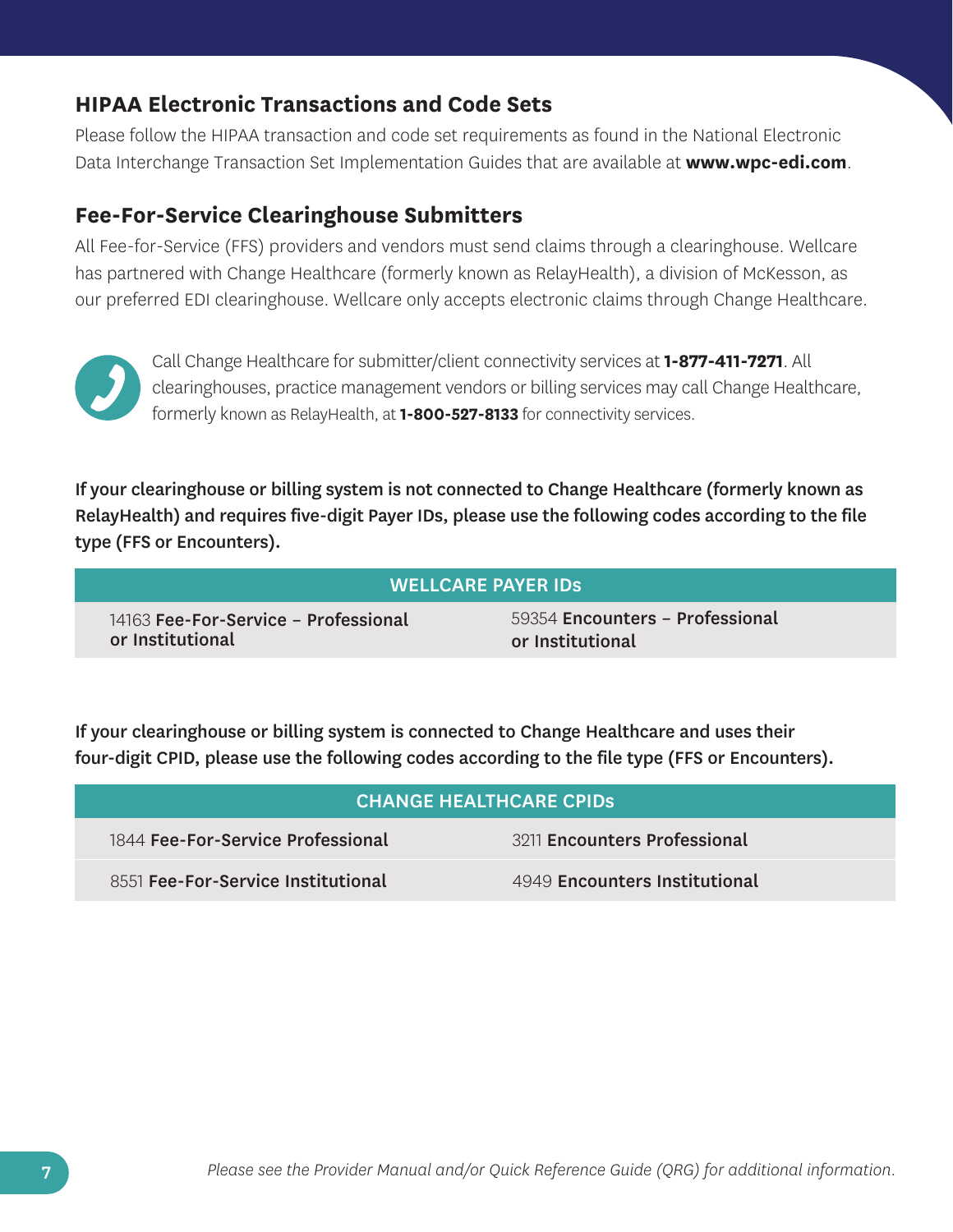### **Real-Time Services**

Real-time HIPAA 270/271 eligibility transactions and 276/277 claim statuses are available to providers via the following vendors:

| AdminisTEP.com                          | 1-888-751-3271           |
|-----------------------------------------|--------------------------|
| Availity                                | 1-800-282-4548           |
| eSolutions (f.k.a. Dorado Systems, LLC) | 1-866-633-4726, prompt 2 |
| <b>Change Healthcare</b>                | 1-877-363-3666 prompt 1  |
| <b>TransUnion Healthcare</b>            | 1-877-732-6853           |

These services improve data interchanges, provide innovative solutions to provider requests and will be leveraged to implement other HIPAA-compliant transactions in the future.

- $\blacktriangledown$  Real-time eligibility and claim status information no waiting on the phone
- ◆ Low or no cost to the provider community
- $\sqrt{}$  Increase office productivity
- $\checkmark$  One-stop shopping view eligibility and claim status information for all participating health insurance companies from a single website with a single login

# **Electronic Claims – Direct Data Entry (DDE)**

#### Via **<www.wellcare.com>**

Registered users can log in and directly enter professional and/or institutional claims and encounters into Wellcare's Provider Portal. Once logged in, select the *Claims* link, and then click *New Professional Claim* or *New Institutional Claim*. You can then complete your individual claims or encounters submission.

### **Alternative Solutions – Change Healthcare's Connect Center**

ConnectCenter™ for physicians offers a web browser for direct data entry (DDE) and the upload ability to submit electronically at no cost to you. To register, visit

**<https://physician.connectcenter.changehealthcare.com>**. For registry questions, the submitter/ clients may contact Provider Connectivity Services at **1-877-411-7271**. Direct any questions regarding functionality of ConnectCenter to the clearinghouse at **1-800-527-8133** (select option 2).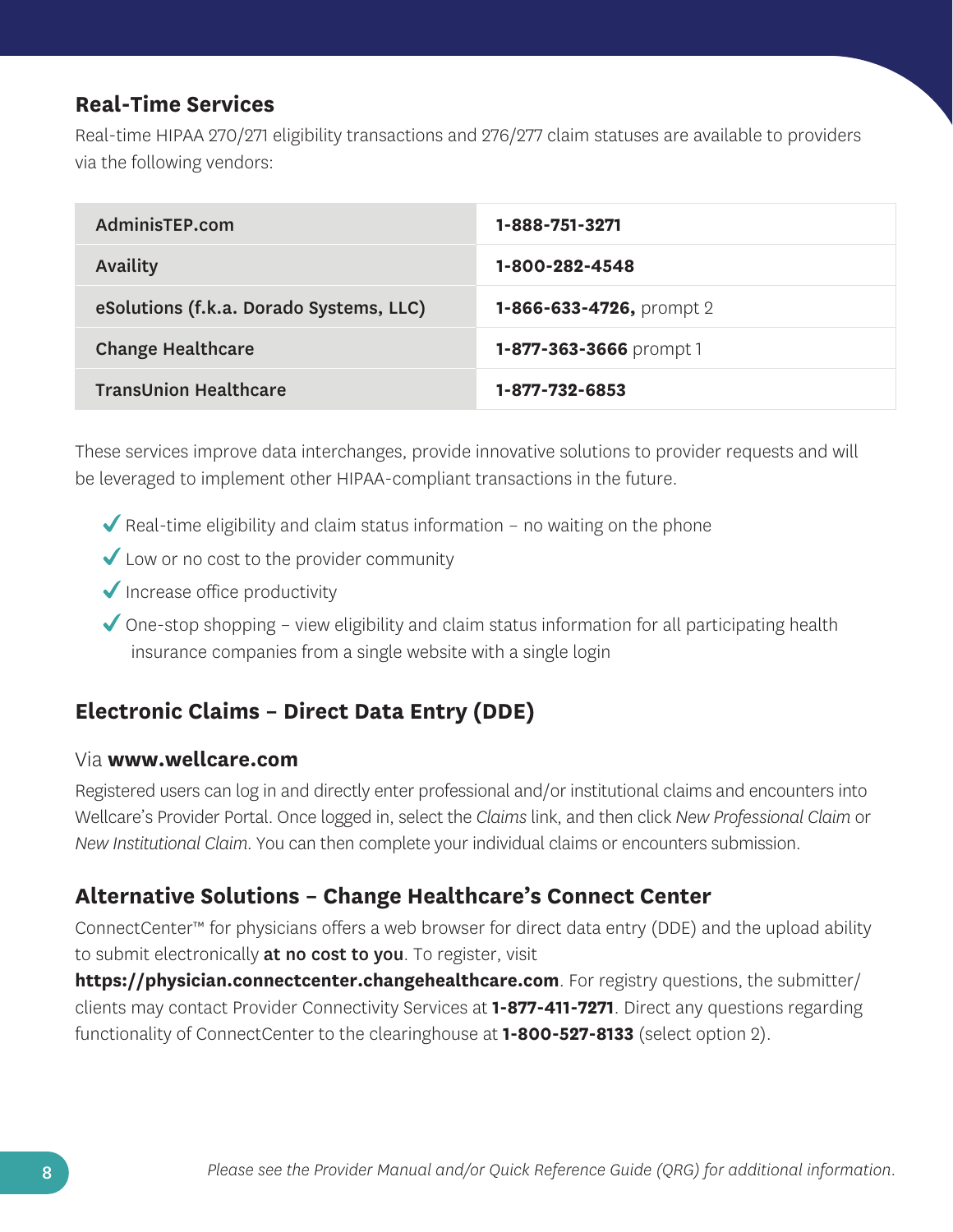- **1** Providers will be required to enter a credit card upon initial enrollment to verify them as a valid submitter.
- **2** Only Wellcare submissions are free of charge and please ensure you use vendor code 212750 when you register.

### **Paper Claims**

Wellcare encourages electronic (EDI) claim submissions. However, we also accept paper CMS-1500 and UB-04 claim forms or their successors. Paper claims should only be submitted on original claim forms (red ink on white paper). If the paper claim is not submitted on the original red and white claim form, the claim will be rejected. Please visit **<www.wellcare.com>** for complete paper claims submission guidelines. Select your state from the drop-down menu and click on "Claims" under "Medicare" in the "Providers" drop-down menu.

For more information on claims submissions, clean claims, timely filing guidelines and encounter data submission, refer to the *Claims* section of the Provider Manual at **<www.wellcare.com>**. Select your state from the drop-down menu and click on "Overview" under "Medicare" in the "Providers" drop-down menu. For the paper claims mailing address, please refer to the QRG.

For further instructions for both paper and EDI claim submission, including access to the EDI Companion Guides, visit **<www.wellcare.com>**. Select your state from the drop-down menu and click on "Claims" under "Medicare" in the "Providers" drop-down menu.

# **Encounters Submission**

Certain delegated vendors and providers are required to submit encounters. Encounters may be submitted electronically via:

- ◆ Change Healthcare
- Wellcare's Secure FTP (SFTP) process
- Wellcare's Direct Data Entry (DDE)

For further details about Encounter Submissions, please refer to Encounter Companion Guides located at **<www.wellcare.com>**. Select your state from the drop-down menu and click on "Claims" under "Medicare" in the "Providers" drop-down menu.

# **Strategic National Implementation Process (SNIP)**

All claims and encounter transactions submitted electronically, via paper or direct data entry (DDE) will be validated for transaction integrity/syntax based on the SNIP guidelines.

The SNIP validations used by Wellcare are available at **<www.wellcare.com>**.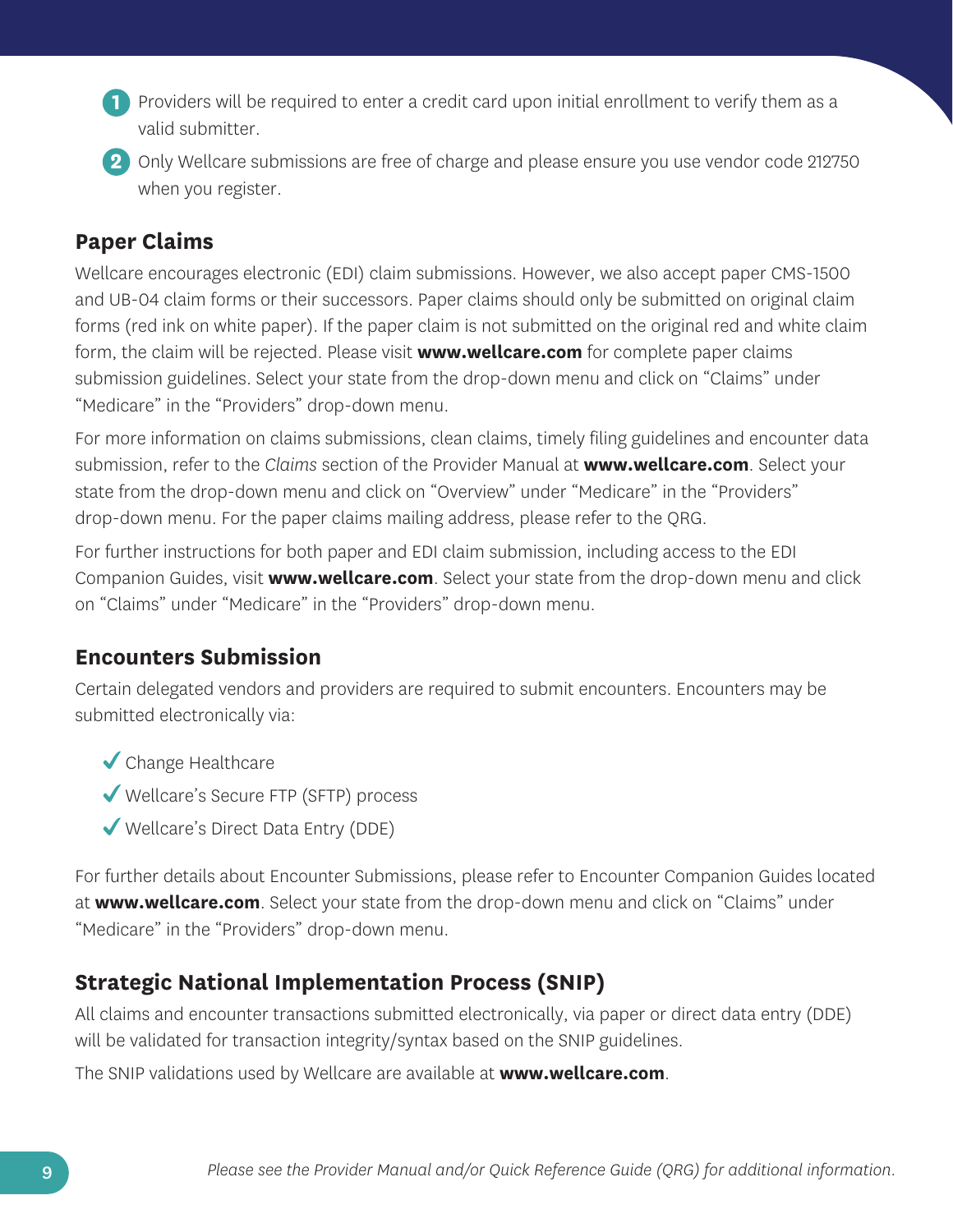# **Checking Claim Status Online**

Wellcare encourages you to check the status of your claims online via our secure Provider Portal at **<https://provider.wellcare.com>**.

Simply log in and click the *Claims* link, then access the *Search Claims* area. You can search by Claim Number, Member ID, Member Name and Date of Birth, Wellcare Control Number (WCN), Document Control Number (DCN), or Provider ID.

Select one of the service date ranges or enter a custom date range of up to one year.

Click the *Search* button. Results are displayed at the bottom of the screen.

#### **Interactive Voice Response (IVR) System**

Alternatively, you can use Wellcare's self-service IVR to check the status of a claim for full or partial payments. You can access the IVR by calling the provider customer service toll-free number in your provider state-specific QRG located at **<www.wellcare.com>**.

#### **TIPS for using our IVR**

Providers should have the following information available with each call:

- Wellcare Provider ID number
- $\blacktriangledown$  NPI or Tax ID for validation, if Providers do not have their Wellcare ID
- $\checkmark$  For claims inquiries provide the Member's ID number, date of birth, date of service and dollar amount
- $\blacktriangleright$  For authorization and eligibility inquiries provide the Member's ID number and date of birth



#### **Claim Payment Disputes**

The claim payment dispute process is designed to address claims when there is disagreement regarding reimbursement. Claim payment disputes must be submitted to Wellcare through the provider portal or in writing within 90 days of the date of denial on the EOP. Refer to the QRG for the mailing address.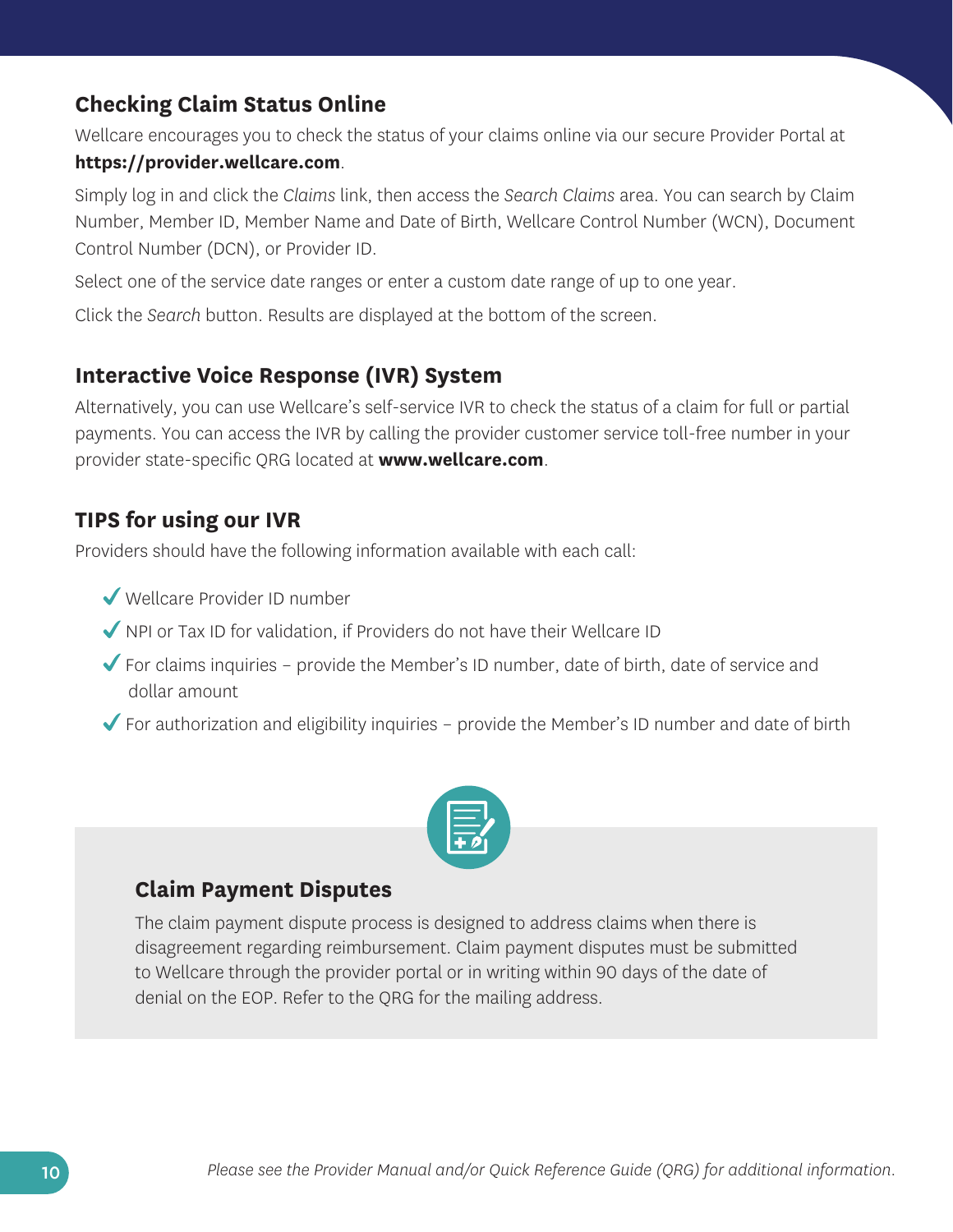# **Appeals**



### **Filing an Appeal**

Providers have the right to file a request for review regarding provider payment or contractual decisions. Requests for review related to the following non-authorization-related reasons are processed under the claims disputes process. Claims may be denied or reduced for the following non-authorization-related reasons:

- ◆ Untimely filing
- $\sqrt{}$  Incidental procedures
- $\blacktriangleright$  Bundling
- $\sqrt{}$  Unbundling
- Unlisted procedure codes
- Non-covered codes

Authorization-related denials or payment reductions are processed by appeals. Claims may be denied or reduced for the following authorization-related reasons:

- ◆ Lack of prior authorization
- $\checkmark$  Services exceeding authorization
- $\checkmark$  Lack of supporting documentation
- $\checkmark$  Late notification

**Appeals can be submitted in writing within 90 calendar days of the date of the Explanation of Payment or the Provider Administrative Denial letter**. If you have questions and/or concerns about the appeals process, please contact Provider Services for assistance.

To file an appeal by mail or fax, refer to the QRG for applicable addresses and fax numbers. Claim appeals may also be submitted through the Provider Portal. Wellcare will process and finalize an appealed claim to a paid or denied status within 60 calendar days of receipt of the appealed claim.